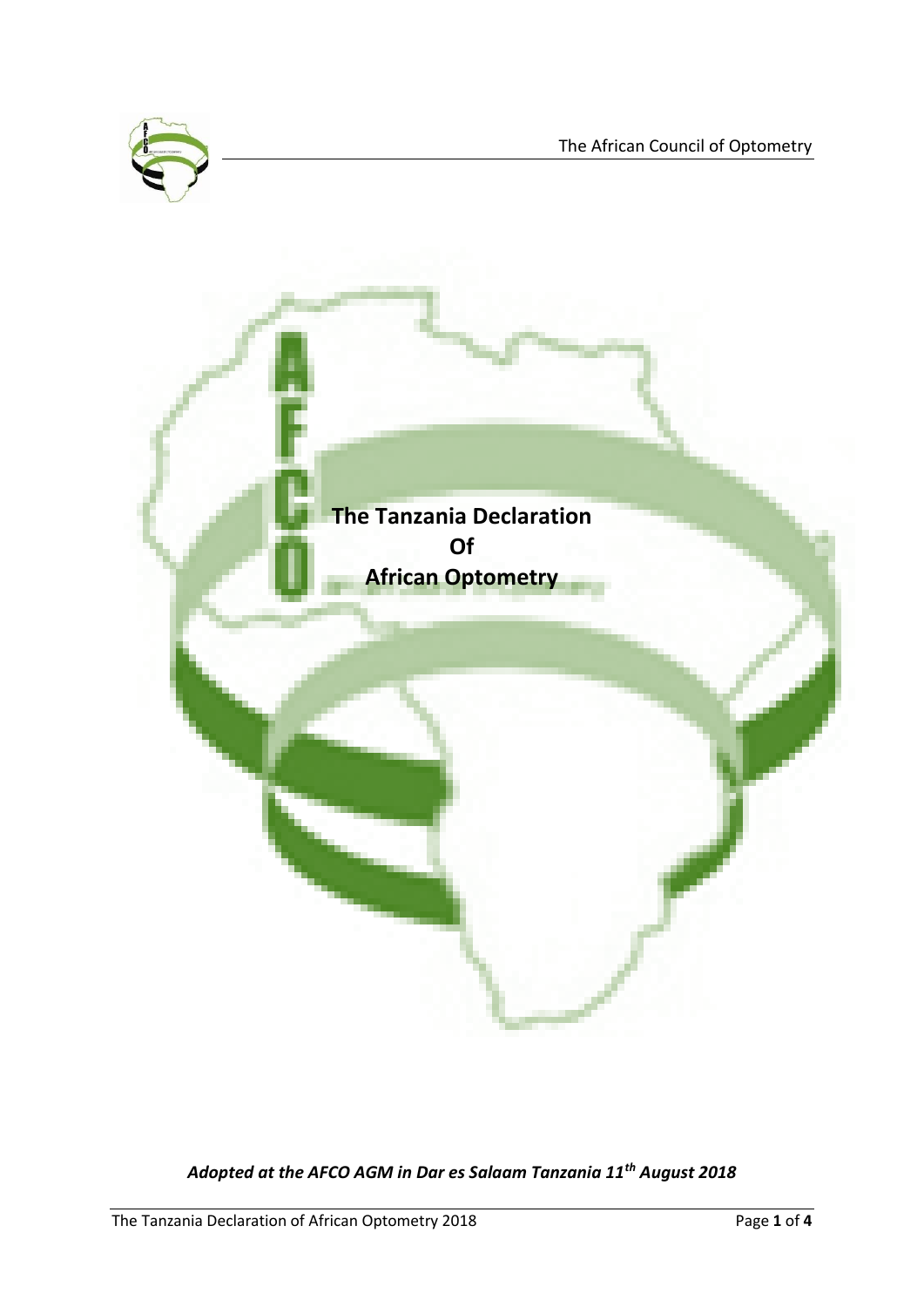This Declaration forms the summary of set of values and guidelines pertaining practicing of Optometry in Africa.

It is recommended for any individual or organisation delivering optometry care in Africa be aware of these values and guidelines and be guided by them in the delivery of optometry care anywhere in the continent of Africa



Patrick Mawila President - AFCO

Frank Magupa General Secretary - AFCO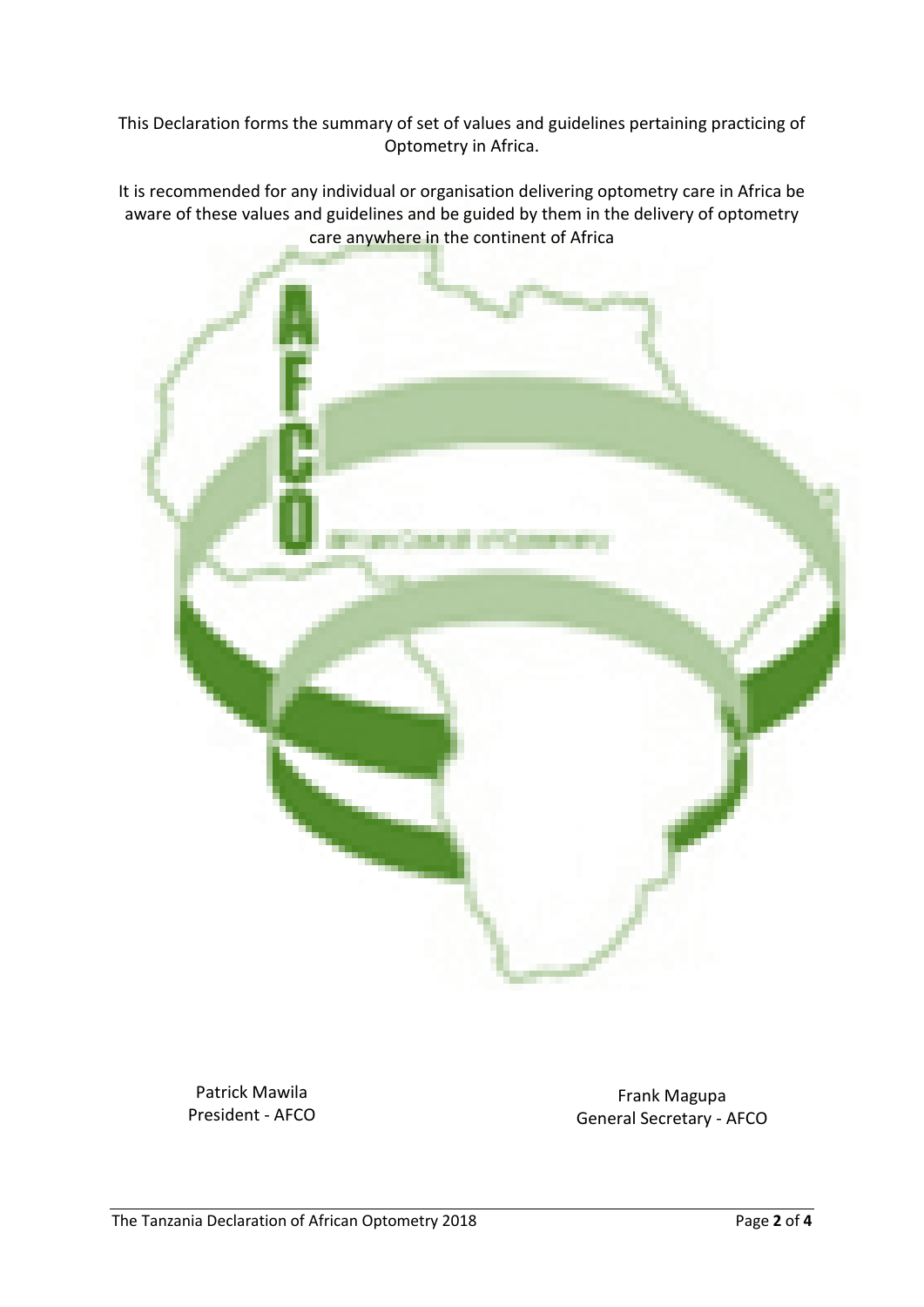In one voice and accord, the member nations of the African Council of Optometry, meeting in Dar es salaam Tanzania declare on this  $11<sup>th</sup>$  day of August 2018 that;

## *The continent of Africa will have unified, quality and equitable optometry care*

Optometry training in Africa will;

- Enrol candidates with high achievement in the core prerequisite subjects to produce future optometrists of higher professional standards in all aspects of optometry as an autonomous profession.
- Only be upgraded and never downgraded

Optometry practice in Africa will;

- **Focus on the best interest of the patient**
- Commit to consistence and continuation of care
- Provide for privacy of the patient in the clinic and in all outreach programs
- Become an integral part of the National Health Systems in respective countries

Optometry practitioners will;

- Attain the minimum educational requirement to practice optometry at WCO competence IV
- Adhere to recognisable continuing profession education and have the right to access continuing professional development
- Have the right to adequate instrumentation, equipment and material
- Only practice if they have access to the minimum instrumentation as stipulated by the governing body or the recommendation of AFCO
- Be registered, licenced and follow ethical guidelines of the country in which they are practicing
- Have adequate knowledge and apply professional referrals to better serve their patients and to portray positive image of the professional to other health care personnel
- Uphold patriotism of his/her country and the continent in one way or another regardless of where he is practicing or residing in order to reduce the impact of optometrists' shortage in the continent.
- Contribute demographic data to appropriate organs for evidence-based optometric planning and advocacy at national, continent and global level.

Optometry outreach programs will;

- Be sensitive to local values
- Be reliable, affordable and sustainable
- Use supplies and products that meet minimum requirement as per AFCO recommendations

Optometry research in Africa will;

- Adhere to Helsinki Declaration of medical research on human subjects
- Address the need of the involved community